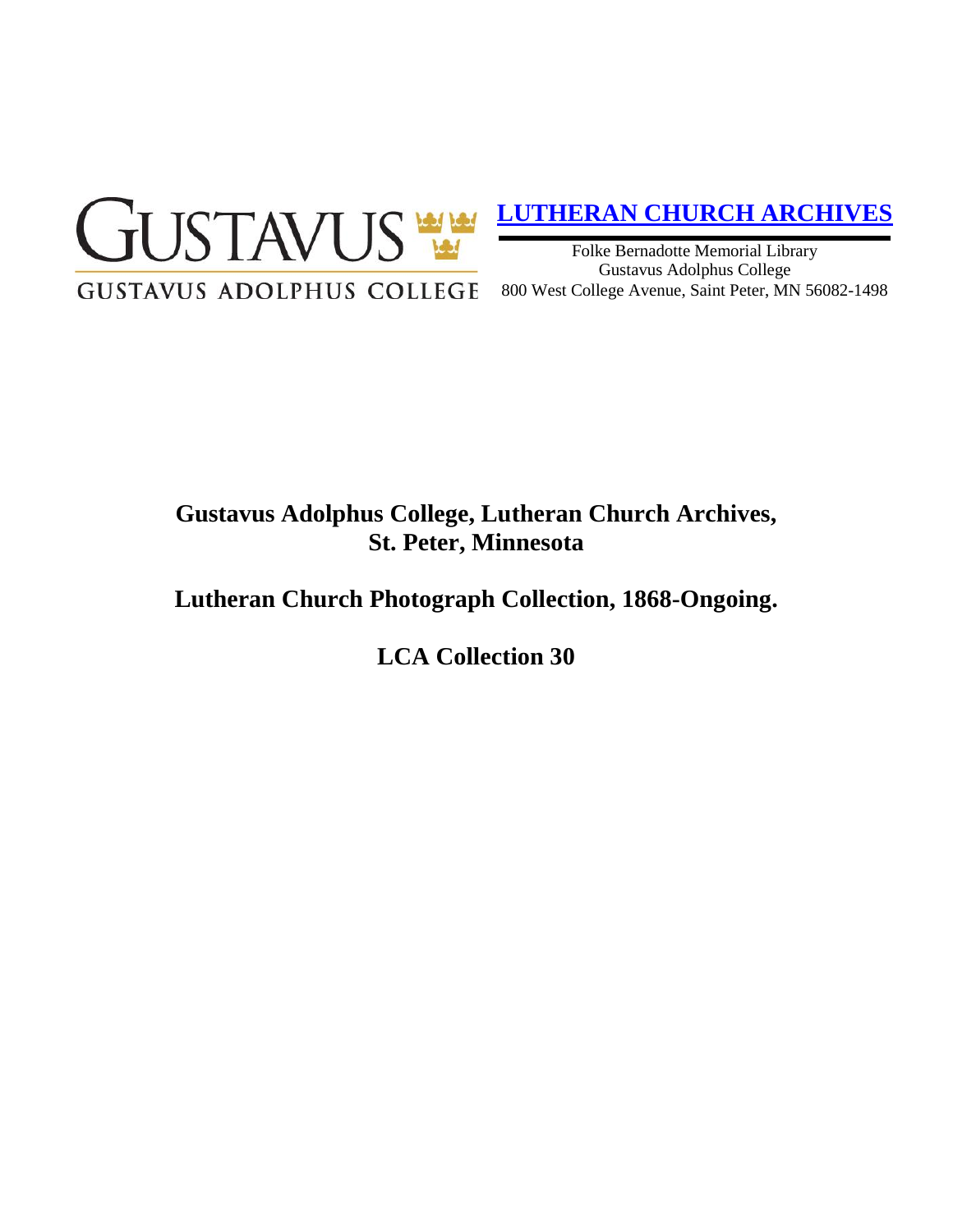#### **Lutheran Church Photograph Collection, 1868-Ongoing. LCA Collection 30. 10 Hollinger boxes, ½ Hollinger box, 1 oversize Hollinger box, and 33 oversize folders.**

### **ABSTRACT:**

The Lutheran Church Photograph Collection contains photographs, negatives, slides, and digital images related to Swedish heritage Lutheran churches, its members, and clergy. These congregations are mainly from the Minnesota and Red River Valley conferences of the Augustana Synod and the Minnesota and Red River Valley synods of the Lutheran Church in America. Images are predominantly from Minnesota. Also included are photos related to church functions at Gustavus Adolphus College.

### **RESTRICTIONS:**

There are no restrictions on the use of this collection for research purposes. The researcher assumes full responsibility for observing all copyright, property, and libel laws as they apply.

Researchers must use collection in accordance with the policies of the Lutheran Church Archives, the Folke Bernadotte Memorial Library, and Gustavus Adolphus College.

## **COLLECTION CITATION:**

Lutheran Church Photograph Collection, 1868-Ongoing. LCA Collection 30. Gustavus Adolphus College, Lutheran Church Archives, St. Peter, Minnesota.

#### **PROCESSED BY:**

Emma Hauser, student volunteer, processed part of this collection during January 2020.

Ryan Leppert, student volunteer, processed part of this collection during January 2020.

Robert Schreck, student worker, processed part of this collection during February 2020.

Amber Wolfinger, student worker, developed part of the finding aid during February 2020.

Adrianna Darden developed part of the finding aid during December 2020.

#### **DIGITAL CONTENT:**

Portions of this collection have been digitized and are available online through our digital [collections.](https://archives.gac.edu/digital/)

#### **SUBJECT HEADINGS:**

Augustana Evangelical Lutheran Church. Evangelical Lutheran Augustana Synod of North America. Evangelical Lutheran Augustana Synod of North America. Minnesota Conference. Evangelical Lutheran Augustana Synod of North America. Red River Valley Conference. Lutheran Church in America. Lutheran Church in America. Minnesota Synod. Lutheran Church in America. Red River Valley Synod. Protestant churches -- United States -- Minnesota.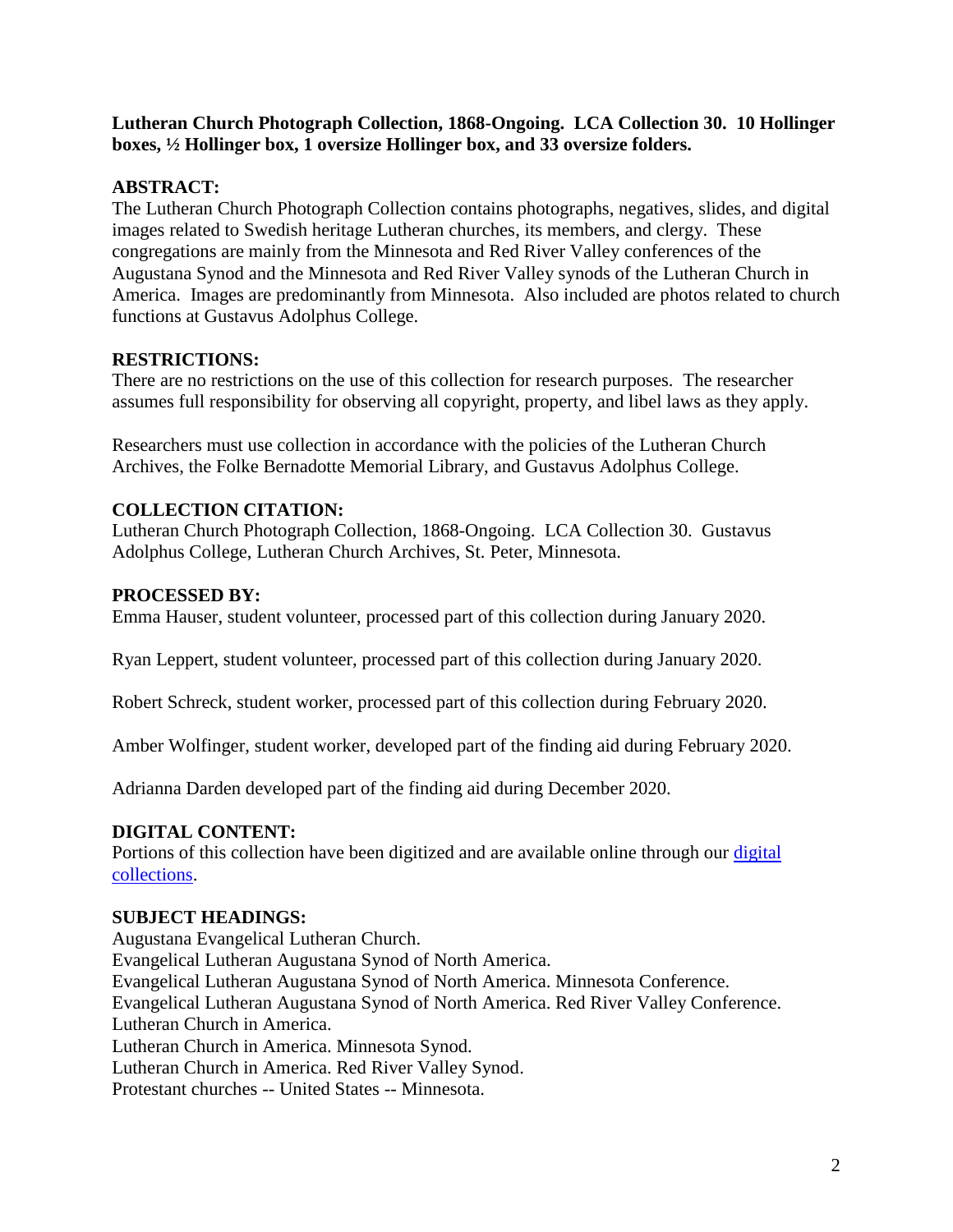| <b>LCA Collection 30</b>      | <b>Box</b>     | <b>Folder</b>  |
|-------------------------------|----------------|----------------|
| Images, $MP-00001 - MP-00017$ |                | 1              |
| Images, $MP-00018 - MP-00036$ | $\mathbf{1}$   | $\overline{2}$ |
| Images, MP-00037 - MP-00044   | 1              | 3              |
| Images, $MP-00045 - MP-00051$ | $\mathbf{1}$   | $\overline{4}$ |
| Images, MP-00052 - MP-00062   | 1              | 5              |
| Images, MP-00063 - MP-00074   | $\mathbf{1}$   | 6              |
| Images, MP-00075 - MP-00085   | $\mathbf{1}$   | $\overline{7}$ |
| Images, MP-00086 - MP-00094   | $\mathbf{1}$   | 8              |
| Images, MP-00095 - MP-00106   | $\mathbf{1}$   | 9              |
| Images, MP-00107 - MP-00117   | $\overline{2}$ | $\mathbf{1}$   |
| Images, MP-00118 - MP-00121   | $\overline{2}$ | $\overline{c}$ |
| Images, MP-00122 - MP-00123   | 12             | $\mathbf{1}$   |
| Images, $MP-00124 - MP-00127$ | $\overline{2}$ | $\overline{c}$ |
| Images, MP-00128              | 12             | 1              |
| Images, $MP-00129 - MP-00135$ | $\overline{2}$ | $\overline{2}$ |
| Images, MP-00136              | $\overline{2}$ | 3              |
| Images, MP-00137              | 12             | $\mathbf{1}$   |
| Images, MP-00138 - MP-00153   | $\overline{2}$ | 3              |
| Images, MP-00154 - MP-00259   | $\overline{2}$ | $\overline{4}$ |
| Images, MP-00260 - MP-00266   | Map Case       | Oversize       |
| Images, MP-00267              | $\overline{2}$ | $\overline{4}$ |
| Images, MP-00268              | Map Case       | Oversize       |
| Images, MP-00269 - MP-00272   | $\overline{2}$ | $\overline{4}$ |
| Images, MP-00273 - MP-00278   | $\overline{2}$ | 5              |
| Images, MP-00279              | 12             | $\mathbf{1}$   |
| Images, MP-00280 - MP-00294   | $\overline{2}$ | 5              |
| Images, MP-00295 - MP-00303   | $\overline{2}$ | 6              |
| Images, MP-00304 - MP-00305   | 12             | $\mathbf{1}$   |
| Images, MP-00306              | $\overline{2}$ | 6              |
| Images, MP-00307              | 12             | $\mathbf{1}$   |
| Images, MP-00308 - MP-00331   | $\overline{2}$ | 6              |
| Images, MP-00332              | 12             | $\mathbf{1}$   |
| Images, $MP-00333 - MP-00347$ | $\overline{2}$ | $\tau$         |
| Images, MP-00348              | 12             | $\mathbf{1}$   |
| Images, $MP-00349 - MP-00353$ | $\overline{2}$ | 7              |
| Images, MP-00354 - MP-00401   | 12             | $\overline{2}$ |
| Images, $MP-00402 - MP-00423$ | $\overline{2}$ | 7              |
| Images, MP-00424 - MP-00478   | $\overline{2}$ | 8              |
| Images, MP-00479 - MP-00508   | $\overline{2}$ | 9              |
| Images, $MP-00509 - MP-00550$ | $\overline{2}$ | 10             |
| Images, MP-00551 - MP-00602   | 3              | $\mathbf{1}$   |
| Images, $MP-00603 - MP-00637$ | 3              | $\mathbf{2}$   |
| Images, MP-00638 - MP-00671   | 3              | 3              |
| Images, $MP-00672 - MP-00709$ | 3              | $\overline{4}$ |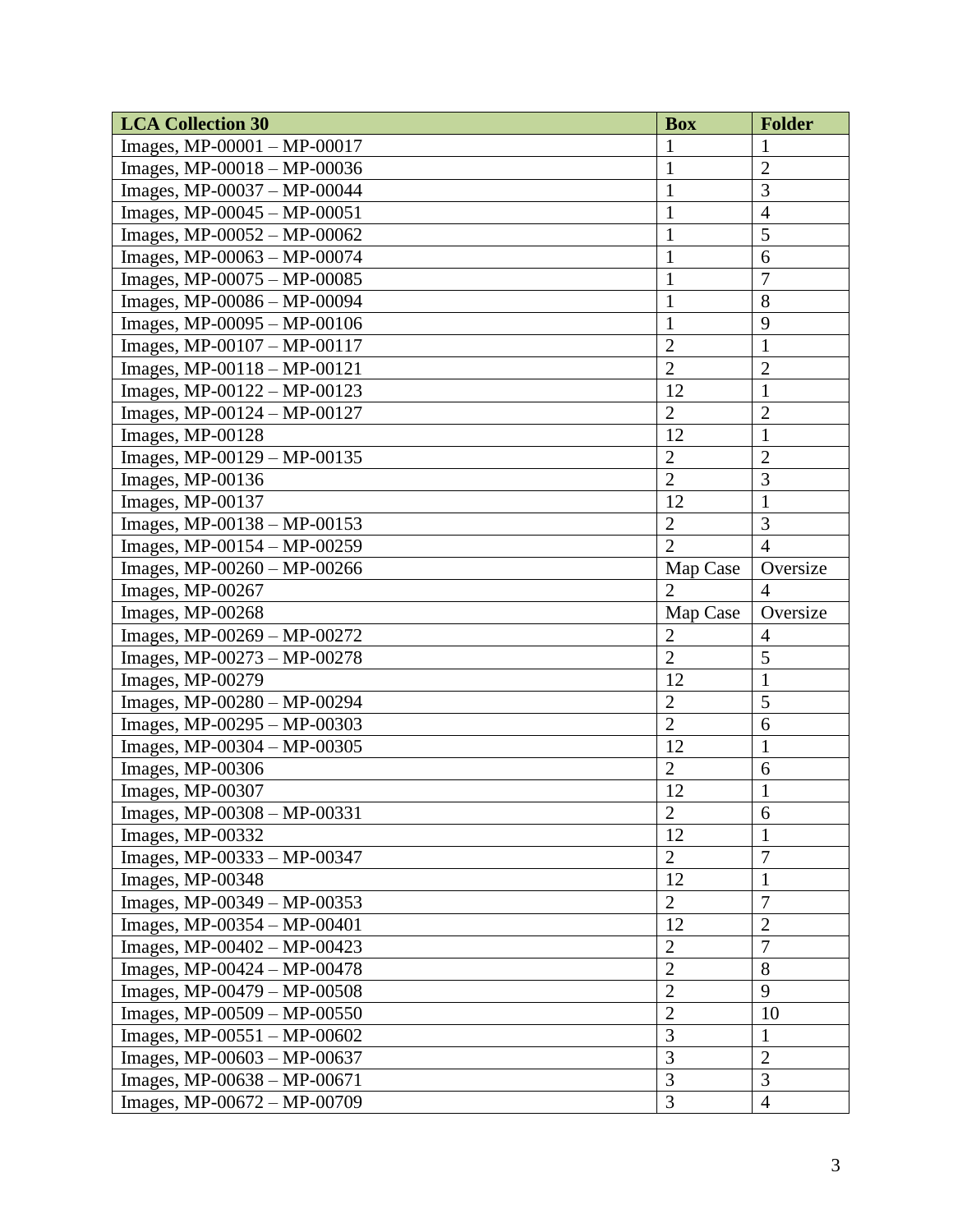| Images, $MP-00710 - MP-00734$ | 3              | 5              |
|-------------------------------|----------------|----------------|
| Images, MP-00735 - MP-00764   | 3              | 6              |
| Images, MP-00765 - MP-00792   | 3              | $\overline{7}$ |
| Images, MP-00793 - MP-00818   | 3              | 8              |
| Images, MP-00819 - MP-00842   | 3              | 9              |
| Images, MP-00843 - MP-00846   | 3              | 10             |
| Images, MP-00847              | 12             | $\overline{2}$ |
| Images, MP-00848 - MP-00880   | 3              | 10             |
| Images, $MP-00881 - MP-00910$ | $\overline{4}$ | 1              |
| Images, $MP-00911 - MP-00937$ | $\overline{4}$ | $\overline{2}$ |
| Images, MP-00938 - MP-00990   | $\overline{4}$ | 3              |
| Images, MP-00991 - MP-00958   | $\overline{4}$ | $\overline{4}$ |
| Images, MP-00959 - MP-00960   | Map Case       | Panoramic      |
| Images, MP-00961              | $\overline{4}$ | $\overline{4}$ |
| Images, MP-00962 - MP-00971   | Map Case       | Panoramic      |
| Images, MP-00972 - MP-00999   | $\overline{4}$ | $\overline{4}$ |
| Images, $MP-01000 - MP-01002$ | 12             | 3              |
| Images, MP-01003 - MP-01053   | $\overline{4}$ | $\overline{4}$ |
| Images, MP-01054 - MP-01079   | $\overline{4}$ | 5              |
| Images, $MP-01080 - MP-01108$ | $\overline{4}$ | 6              |
| Images, $MP-01109 - MP-01135$ | $\overline{4}$ | $\overline{7}$ |
| Images, MP-01136 - MP-01149   | $\overline{4}$ | 8              |
| Images, MP-01150 - MP-01176   | $\overline{4}$ | 9              |
| Images, $MP-01177 - MP-01202$ | 5              | $\mathbf{1}$   |
| Images, $MP-01203 - MP-01231$ | 5              | $\overline{2}$ |
| Images, $MP-01232 - MP-01258$ | 5              | 3              |
| Images, MP-01259 - MP-01285   | 5              | $\overline{4}$ |
| Images, MP-01286 - MP-01355   | 5              | 5              |
| Images, MP-01356 - MP-01386   | 5              | 6              |
| Images, MP-01387 - MP-01445   | 5              | $\overline{7}$ |
| Images, MP-01446 - MP-01492   | 5              | 8              |
| Images, MP-01493 - MP-01520   | $\overline{5}$ | 9              |
| Images, $MP-01521-MP-01544$   | 5              | 10             |
| Images, MP-01545 - MP-01624   | 6              | $\mathbf{1}$   |
| Images, MP-01625 - MP-01649   | 6              | $\mathfrak{2}$ |
| Images, MP-01650 - MP-01678   | 6              | 3              |
| Images, $MP-01679 - MP-01704$ | 6              | $\overline{4}$ |
| Images, $MP-01705 - MP-01731$ | 6              | 5              |
| Images, $MP-01732 - MP-01756$ | 6              | 6              |
| Images, $MP-01757 - MP-01782$ | 6              | $\overline{7}$ |
| Images, MP-01783 - MP-01808   | 6              | 8              |
| Images, MP-01809 - MP-01839   | 6              | 9              |
| Images, $MP-01840 - MP-01848$ | 6              | 10             |
| Images, MP-01849 - MP-01850   | 12             | $\overline{3}$ |
| Images, MP-01851              | 6              | 10             |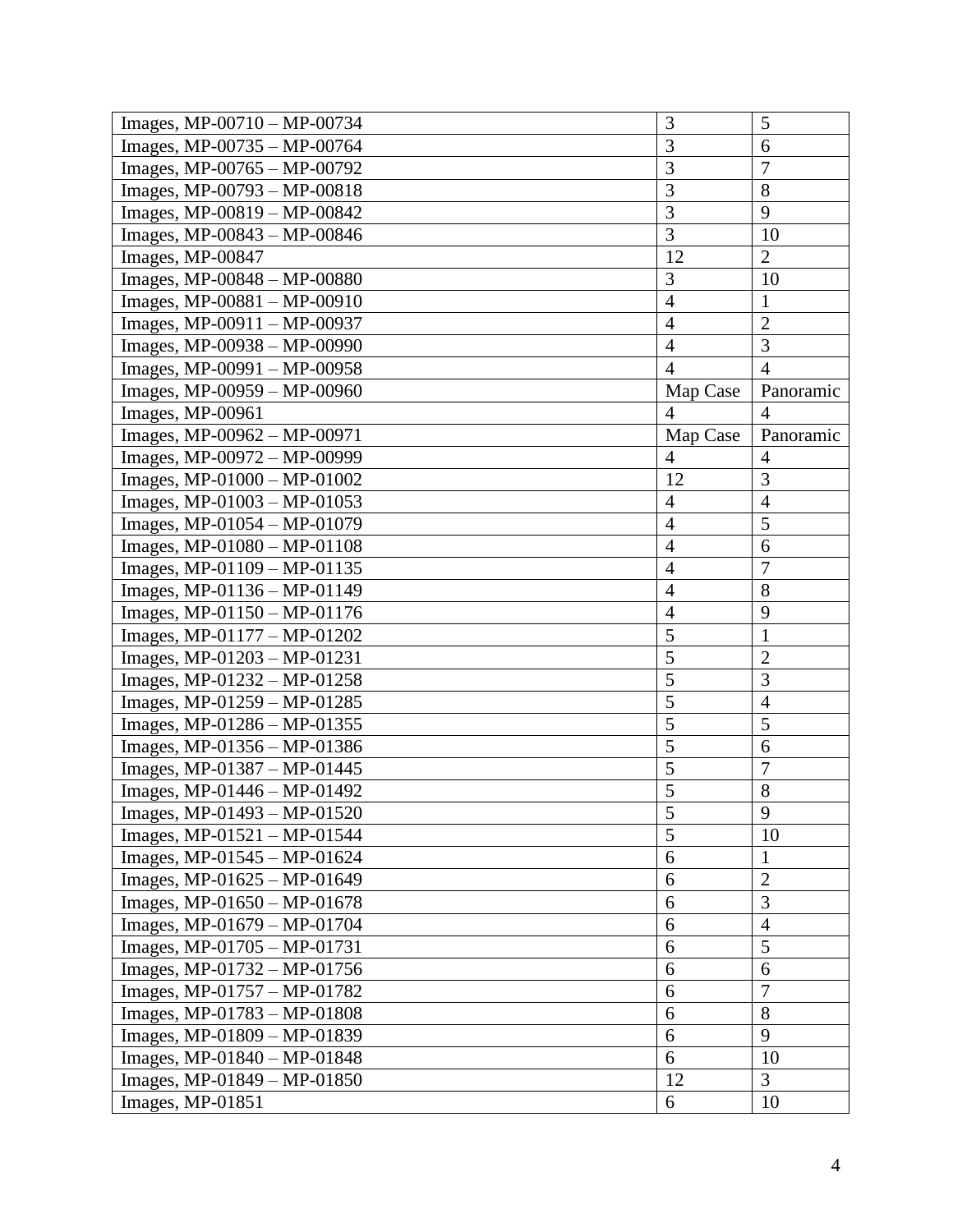| Images, MP-01852              | 12             | 3              |
|-------------------------------|----------------|----------------|
| Images, MP-01853              | 6              | 10             |
| Images, MP-01854 - MP-01856   | 12             | 3              |
| Images, MP-01857 - MP-01873   | 6              | 10             |
| Images, MP-01874 - MP-01900   | 6              | 11             |
| Images, $MP-01901 - MP-01926$ | $\overline{7}$ | $\mathbf{1}$   |
| Images, MP-01927 - MP-01954   | $\overline{7}$ | $\overline{2}$ |
| Images, MP-01955 - MP-01975   | $\overline{7}$ | 3              |
| Images, MP-01976 - MP-01995   | 7              | $\overline{4}$ |
| Images, MP-01996 - MP-02067   | $\overline{7}$ | 5              |
| Images, MP-02068 - MP-02087   | $\overline{7}$ | 6              |
| Images, MP-02088              | Map Case       | Panoramic      |
| Images, MP-02089 - MP-02105   | $\overline{7}$ | 6              |
| Images, MP-02106 - MP-03001   | $\overline{7}$ | 7              |
| Images, MP-03002              | 12             | $\overline{4}$ |
| Images, MP-03003 - MP-03009   | Map Case       | Oversize       |
| Images, MP-03010              | 12             | $\overline{4}$ |
| Images, MP-03011              | Map Case       | Oversize       |
| Images, MP-03012              | 12             | $\overline{4}$ |
| Images, MP-03013 - MP-03018   | Map Case       | Oversize       |
| Images, MP-03019 - MP-03106   | Map Case       | Panoramic      |
| Images, MP-03107 - MP-03117   | 7              |                |
| Images, MP-03118 - MP-03121   | Map Case       | Panoramic      |
| Images, MP-03122 - MP-03123   | 12             | $\overline{4}$ |
| Images, MP-03124              | Map Case       | Oversize       |
| Images, MP-03125              | 12             | $\overline{4}$ |
| Images, MP-03126 - MP-03128   | $\overline{7}$ | 7              |
| Images, MP-03129              | 12             | $\overline{4}$ |
| Images, MP-03130 - MP-03133   | $\overline{7}$ | $\overline{7}$ |
| Images, MP-03134 - MP-03145   | $\overline{7}$ | 8              |
| Images, MP-03146              | Map Case       | Oversize       |
| Images, MP-03147              | 12             | 4              |
| Images, MP-03148              | 7              | 8              |
| Images, MP-03149              | Map Case       | Panoramic      |
| Images, MP-03150 - MP-03165   | 7              | 8              |
| Images, MP-03166 - MP-03228   | $\overline{7}$ | 9              |
| Images, MP-03229 - MP-03278   | $\overline{7}$ | 10             |
| Images, MP-03279 - MP-03314   | 8              | $\mathbf{1}$   |
| Images, MP-03315 - MP-03340   | 8              | $\overline{2}$ |
| Images, MP-03341 - MP-03356   | 8              | 3              |
| Images, MP-03357 - MP-03392   | 8              | $\overline{4}$ |
| Images, MP-03393 - MP-03434   | 8              | 5              |
| Images, MP-03435              | 12             | $\overline{4}$ |
| Images, MP-03436              | Map Case       | Oversize       |
| Images, $MP-03437 - MP-03439$ | 12             | $\overline{4}$ |